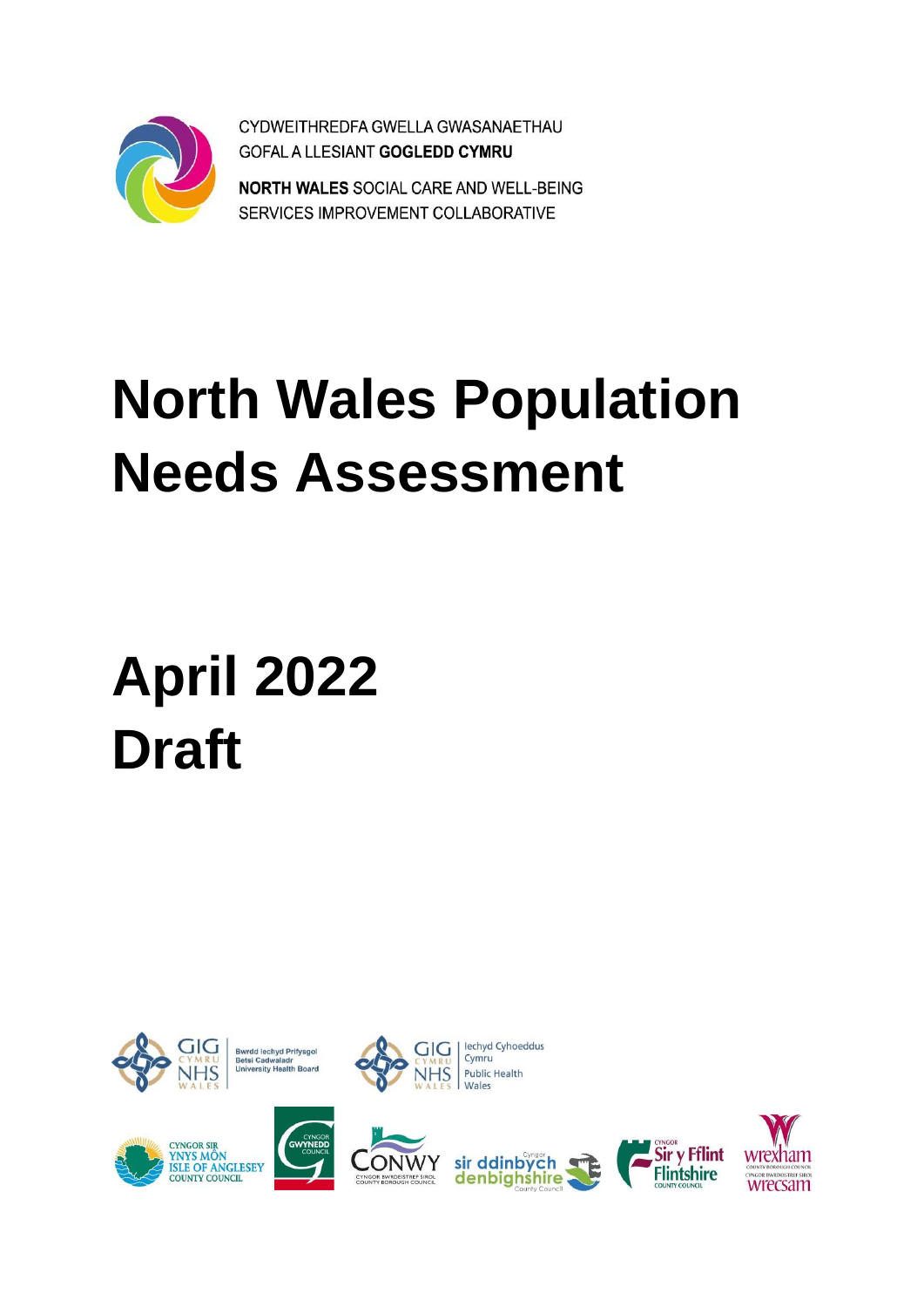**Appendix 1 - References**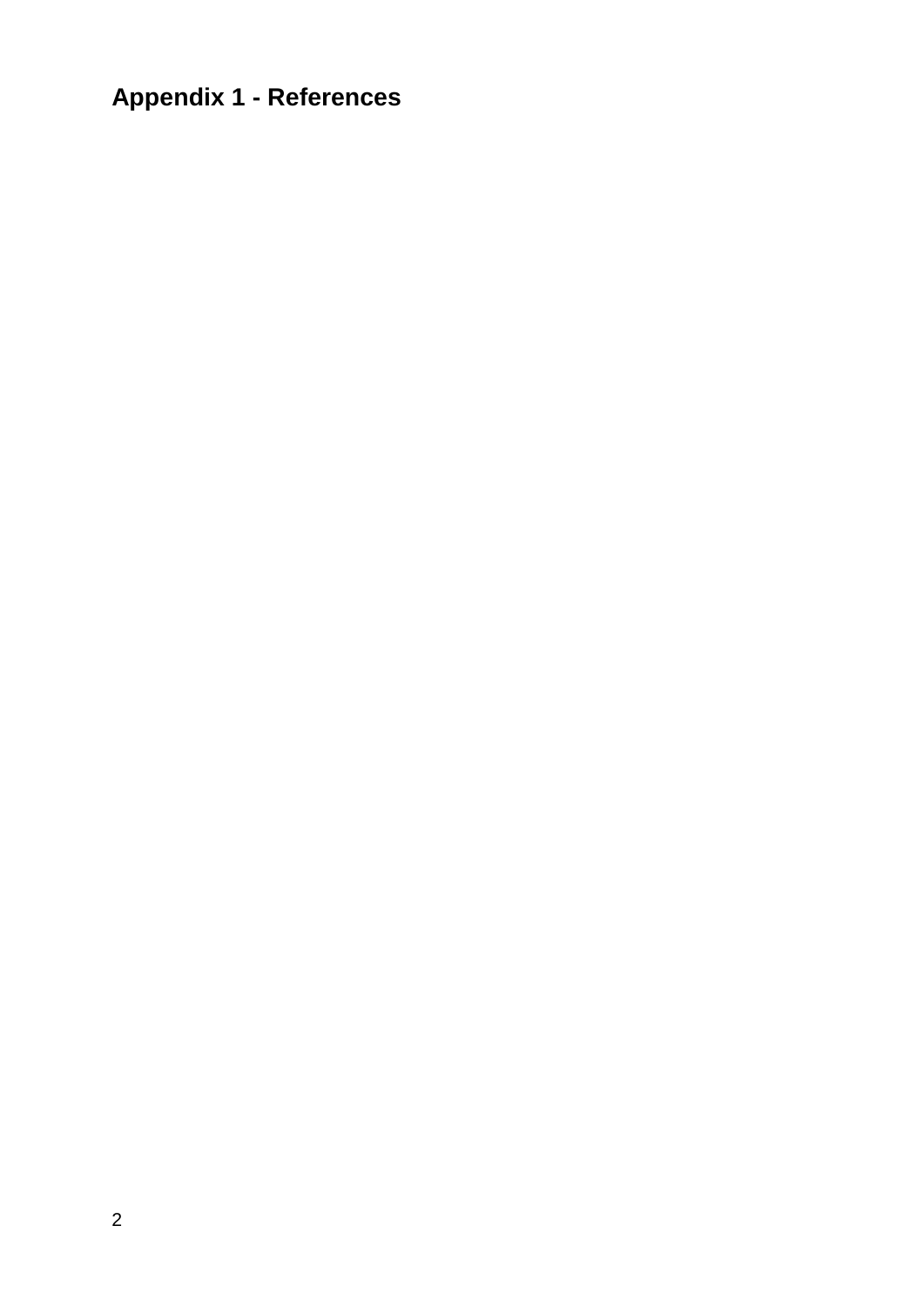#### **Contents**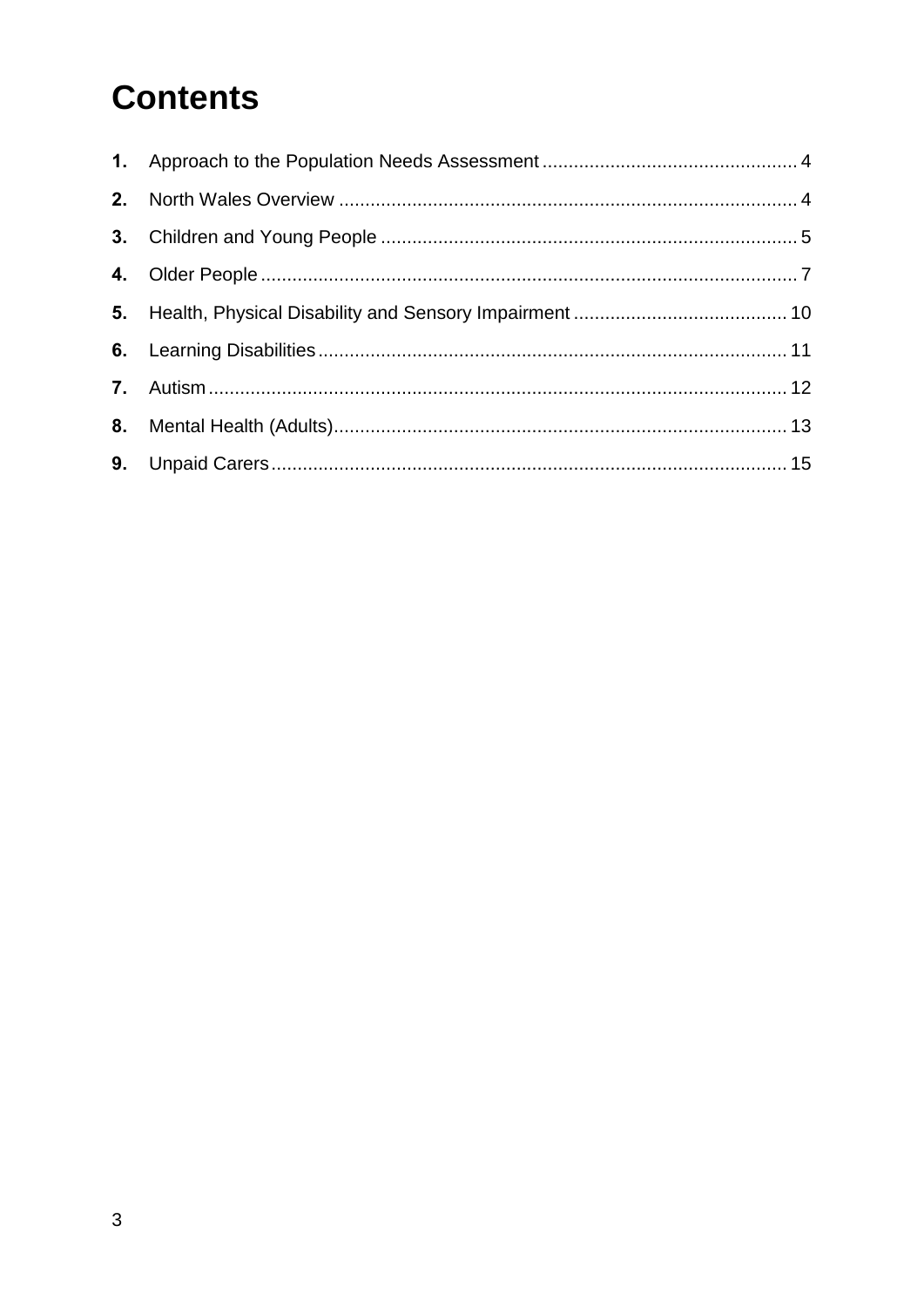## <span id="page-3-0"></span>**2. Approach to the population needs assessment**

Written Statement: Strengthening Welsh language services in health and social care, October 2021, Welsh Government

[https://gov.wales/written-statement-strengthening-welsh-language-services-health](https://gov.wales/written-statement-strengthening-welsh-language-services-health-and-social-care-0)[and-social-care-0](https://gov.wales/written-statement-strengthening-welsh-language-services-health-and-social-care-0)

A More Equal Wales: The Socio-economic Duty, Welsh Government 2021

<https://gov.wales/more-equal-wales-socio-economic-duty>

COVID-19 Adult Safeguarding Insight Project, Local Government Association December 2021

[https://www.local.gov.uk/publications/covid-19-adult-safeguarding-insight-project](https://www.local.gov.uk/publications/covid-19-adult-safeguarding-insight-project-findings-and-discussion)[findings-and-discussion](https://www.local.gov.uk/publications/covid-19-adult-safeguarding-insight-project-findings-and-discussion)

A Telling Experience: Understanding the Impact of Covid-19 on people who access care and support – a rapid evidence review with recommendations

<https://www.thinklocalactpersonal.org.uk/covid-19/tlap-insight-group/TIG-report/>

Into Sharp Relief: Inequality and the pandemic, Welsh Parliament Equality, Local Government and Communities Committee, August 2020

Covid Hubs in North Wales offering support to the hardest hit, Welsh Government

<https://gov.wales/covid-hubs-north-wales-offering-support-hardest-hit>

#### <span id="page-3-1"></span>**3. North Wales overview**

Summary Statistics by regions of Wales 2020, Welsh Government

<https://gov.wales/summary-statistics-regions-wales-2020>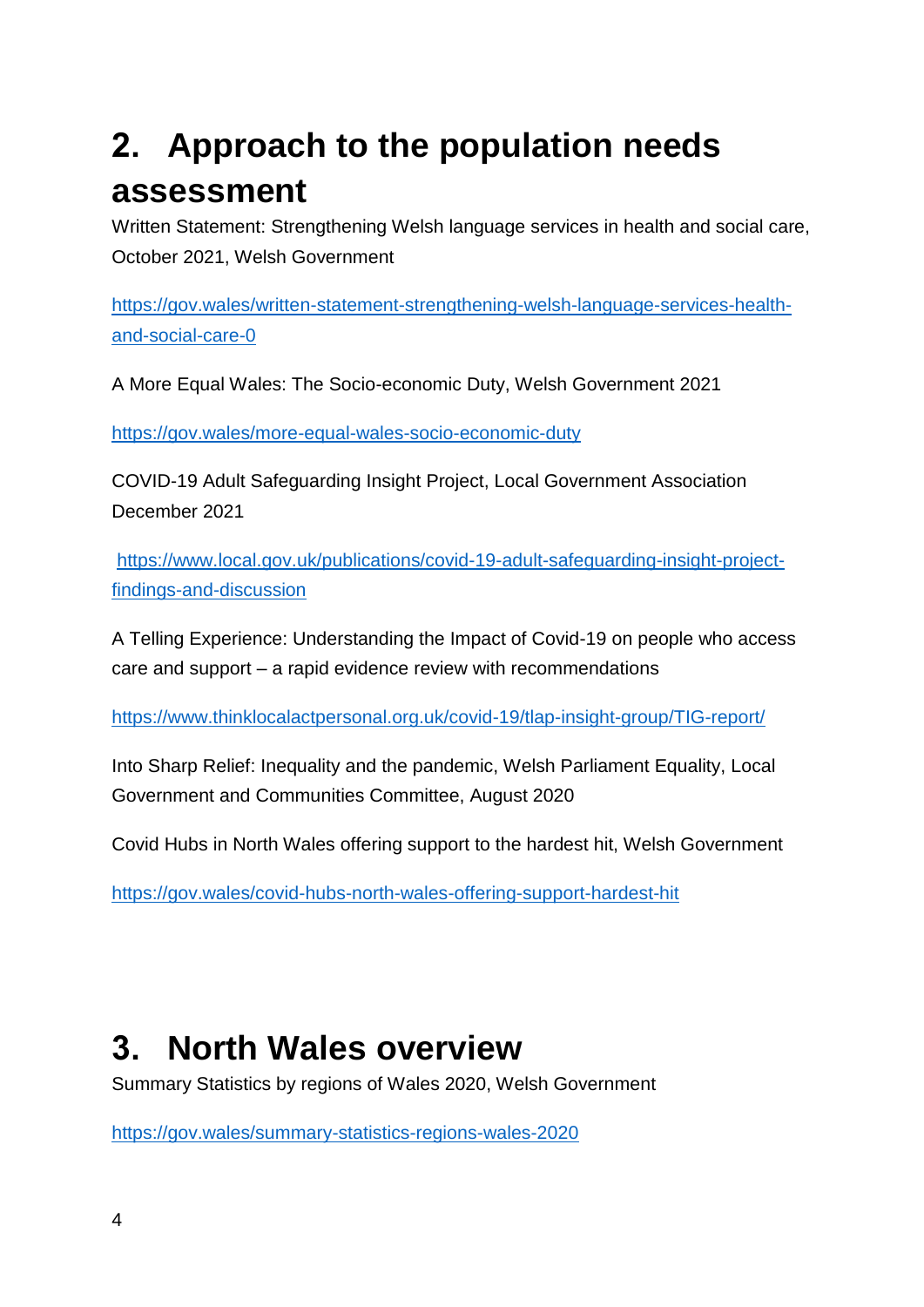Is Wales Fairer? The State of Equality and Human Rights, 2018, Equality and Human Rights Commission

<https://www.equalityhumanrights.com/en/publication-download/wales-fairer-2018>

Wellbeing of Wales 2021, Welsh Government

<https://gov.wales/wellbeing-wales-2021>

Welsh Index of Multiple Deprivation, Welsh Government, StatsWales, 2019

[https://statswales.gov.wales/Catalogue/Community-Safety-and-Social-](https://statswales.gov.wales/Catalogue/Community-Safety-and-Social-Inclusion/Welsh-Index-of-Multiple-Deprivation)[Inclusion/Welsh-Index-of-Multiple-Deprivation](https://statswales.gov.wales/Catalogue/Community-Safety-and-Social-Inclusion/Welsh-Index-of-Multiple-Deprivation)

Annual Equality Report 2020 – 2021, Betsi Cadwaladr University Health Board

[https://bcuhb.nhs.wales/use-of-site/publication-scheme/class-five-our-policies-and](https://bcuhb.nhs.wales/use-of-site/publication-scheme/class-five-our-policies-and-procedures/equality-and-human-rights/equality-and-human-rights-reports/)[procedures/equality-and-human-rights/equality-and-human-rights-reports/](https://bcuhb.nhs.wales/use-of-site/publication-scheme/class-five-our-policies-and-procedures/equality-and-human-rights/equality-and-human-rights-reports/)

Locality Health and Social Care Needs Assessment North Wales 2021, Community Transformation Team, Betsi Cadwaladr University Health Board, Public Health Wales

National Survey for Wales (Loneliness and isolation Data)

<https://gov.wales/national-survey-wales>

#### <span id="page-4-0"></span>**4. Children and young people**

Locality Health and Social Care Needs Assessment, North Wales, Dr Ellie Messham, Specialty Registrar, Betsi Cadwaladr Public Health Team, Public Health Wales, Community Services Transformation, 2021

Public Health Wales Observatory, 2020, [Smoking in Wales \(2020\) -](https://phw.nhs.wales/services-and-teams/observatory/data-and-analysis/smoking-in-wales-2020/) Public Health [Wales \(nhs.wales\)](https://phw.nhs.wales/services-and-teams/observatory/data-and-analysis/smoking-in-wales-2020/)

North Wales Population Needs Assessment Rapid Review, 2020, North Wales Social Care and Wellbeing Services Improvement Collaborative

[https://www.northwalescollaborative.wales/north-wales-population](https://www.northwalescollaborative.wales/north-wales-population-assessment/rapid-review/)[assessment/rapid-review/](https://www.northwalescollaborative.wales/north-wales-population-assessment/rapid-review/)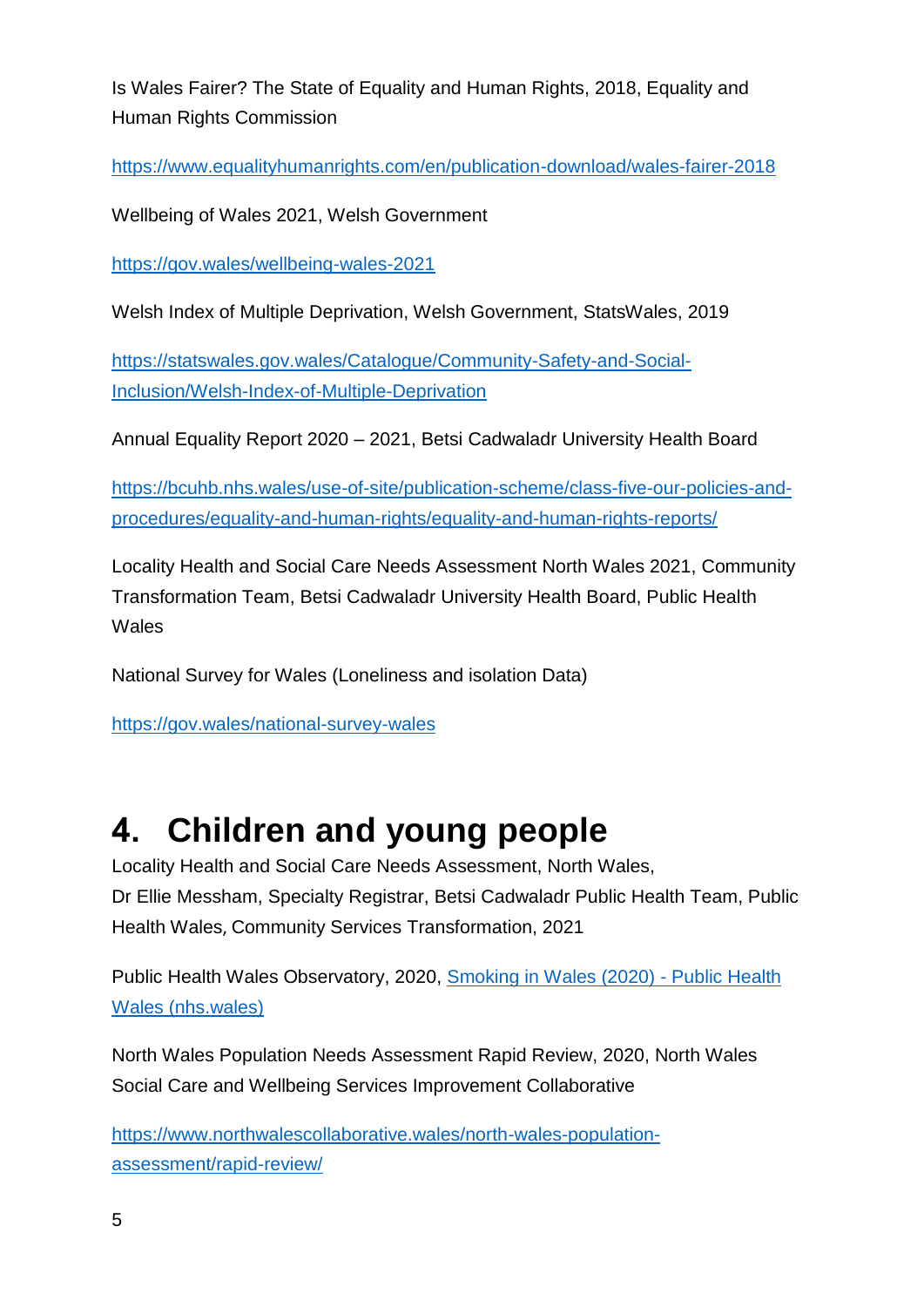Harold, G., Acquah, D., Sellers, R. and Chowdry, H. (2016) *What works to enhance inter-parental relationships and improve outcomes for children*. University of Sussex: Early Intervention Foundation. [Online]. Available at:

[https://www.eif.org.uk/report/what-works-to-enhance-interparental-relationships-and](https://www.eif.org.uk/report/what-works-to-enhance-interparental-relationships-and-improve-outcomes-for-children)[improve-outcomes-for-children](https://www.eif.org.uk/report/what-works-to-enhance-interparental-relationships-and-improve-outcomes-for-children)

Royal College of Psychiatrists, (2010). *No health without public mental health, the case for action.* Royal College of Psychiatrists: London. 2010.

School Health Research Network, Student Health and Wellbeing Survey 2019

[https://www.cardiff.ac.uk/news/view/2509156-fifth-of-young-people-in-wales-were](https://www.cardiff.ac.uk/news/view/2509156-fifth-of-young-people-in-wales-were-experiencing-poor-mental-health-prior-to-covid-19,-report-shows)[experiencing-poor-mental-health-prior-to-covid-19,-report-shows](https://www.cardiff.ac.uk/news/view/2509156-fifth-of-young-people-in-wales-were-experiencing-poor-mental-health-prior-to-covid-19,-report-shows)

Children and Young People's Mental Wellbeing during the Covid-19 pandemic report 2021, Public Health Wales

[https://phw.nhs.wales/news/coping-strategies-made-a-difference-to-young-peoples](https://phw.nhs.wales/news/coping-strategies-made-a-difference-to-young-peoples-mental-well-being-during-pandemic/)[mental-well-being-during-pandemic/](https://phw.nhs.wales/news/coping-strategies-made-a-difference-to-young-peoples-mental-well-being-during-pandemic/)

Mental health, young people and the pandemic, Senedd Research, 2020

[https://research.senedd.wales/research-articles/mental-health-young-people-and](https://research.senedd.wales/research-articles/mental-health-young-people-and-the-pandemic/)[the-pandemic/](https://research.senedd.wales/research-articles/mental-health-young-people-and-the-pandemic/)

ACE Support Hub Annual Report 2020 - 2021

A Health Needs Assessment: The impact of COVID-19 on children and young people's experiences of violence and adverse childhood experiences, Violence Prevention Unit Report, 2021

No Wrong Door: bringing services together to meet children's needs, Children's Commissioner for Wales, June 2020

[https://www.childcomwales.org.uk/publications/no-wrong-door-bringing-services](https://www.childcomwales.org.uk/publications/no-wrong-door-bringing-services-together-to-meet-childrens-needs/)[together-to-meet-childrens-needs/](https://www.childcomwales.org.uk/publications/no-wrong-door-bringing-services-together-to-meet-childrens-needs/)

The Mental Health Emergency, How has the coronavirus pandemic impacted our mental health?, June 2020, Mind Cymru

Coronavirus and Me, Children's Commissioner for Wales, 2020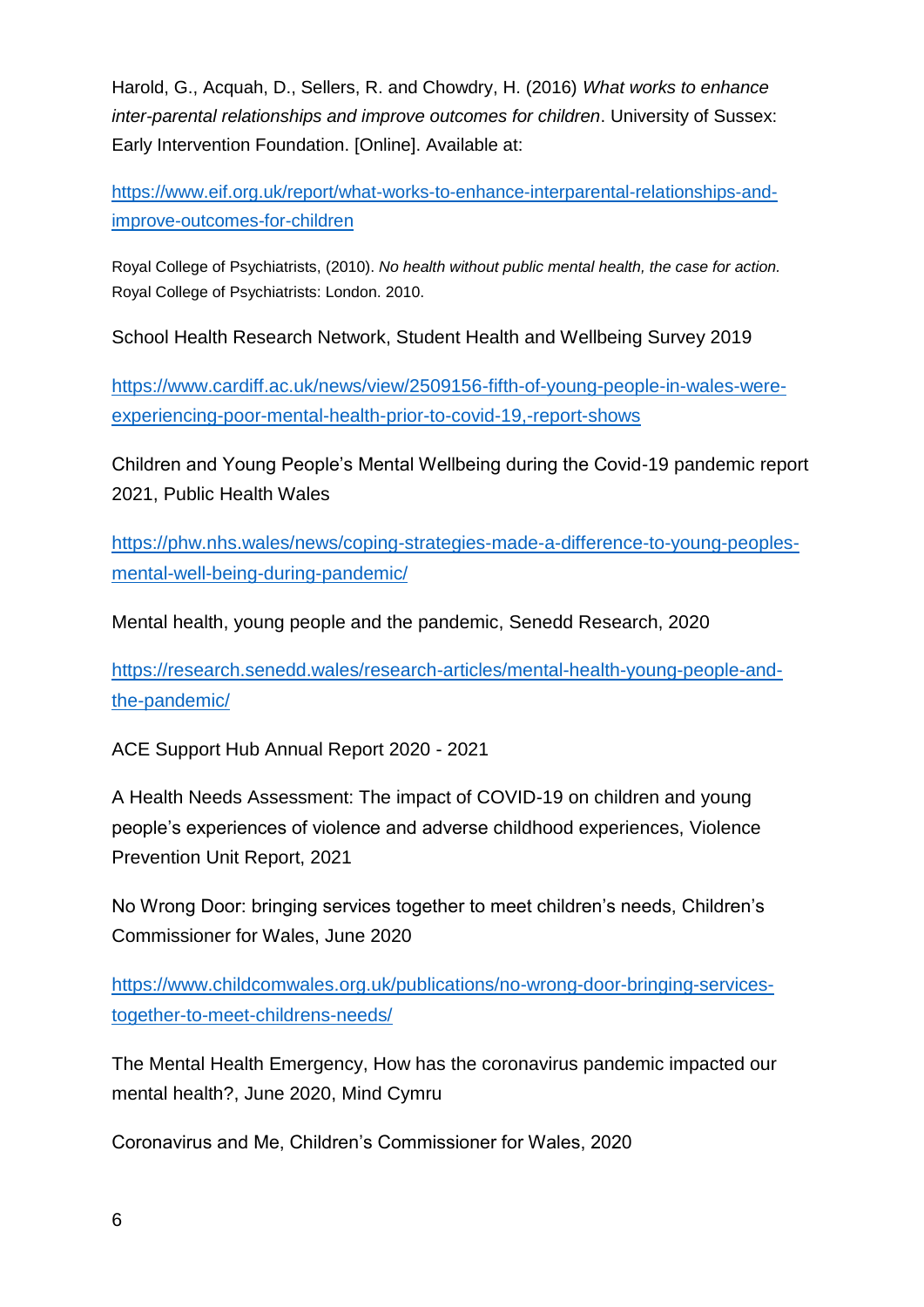Is Wales Fairer? The State of Equality and Human Rights, 2018, Equality and Human Rights Commission

<https://www.equalityhumanrights.com/en/publication-download/wales-fairer-2018>

#### <span id="page-6-0"></span>**5. Older people**

Age Friendly Wales: Our strategy for an ageing society, Welsh Government, 2021

<https://gov.wales/age-friendly-wales-our-strategy-ageing-society>

Life expectancy estimates all ages, Office for National Statistics, 2021

[https://www.ons.gov.uk/peoplepopulationandcommunity/healthandsocialcare/healtha](https://www.ons.gov.uk/peoplepopulationandcommunity/healthandsocialcare/healthandlifeexpectancies/datasets/lifeexpectancyestimatesallagesuk) [ndlifeexpectancies/datasets/lifeexpectancyestimatesallagesuk](https://www.ons.gov.uk/peoplepopulationandcommunity/healthandsocialcare/healthandlifeexpectancies/datasets/lifeexpectancyestimatesallagesuk)

Care and Social Services Inspectorate for Wales (2016) 'Above and Beyond: National review of domiciliary care' 2016 <http://cssiw.org.uk/docs/cssiw/report/161027aboveandbeyonden.pdf>

North Wales life expectancy measuring inequalities, Public Health Observatory 2016

[https://phw.nhs.wales/services-and-teams/observatory/data-and-analysis/measuring](https://phw.nhs.wales/services-and-teams/observatory/data-and-analysis/measuring-inequalities-2016/)[inequalities-2016/](https://phw.nhs.wales/services-and-teams/observatory/data-and-analysis/measuring-inequalities-2016/)

Ageing Well in Wales – Falls Prevention

<https://www.ageingwellinwales.com/en/themes/falls-prevention>

Digital Inclusion, Digital Communities Wales

<https://www.digitalcommunities.gov.wales/digital-inclusion-in-health-and-care/>

<https://www.digitalcommunities.gov.wales/digital-inclusion-in-wales-2/>

Digital Inclusion in the Pandemic, Age UK 2021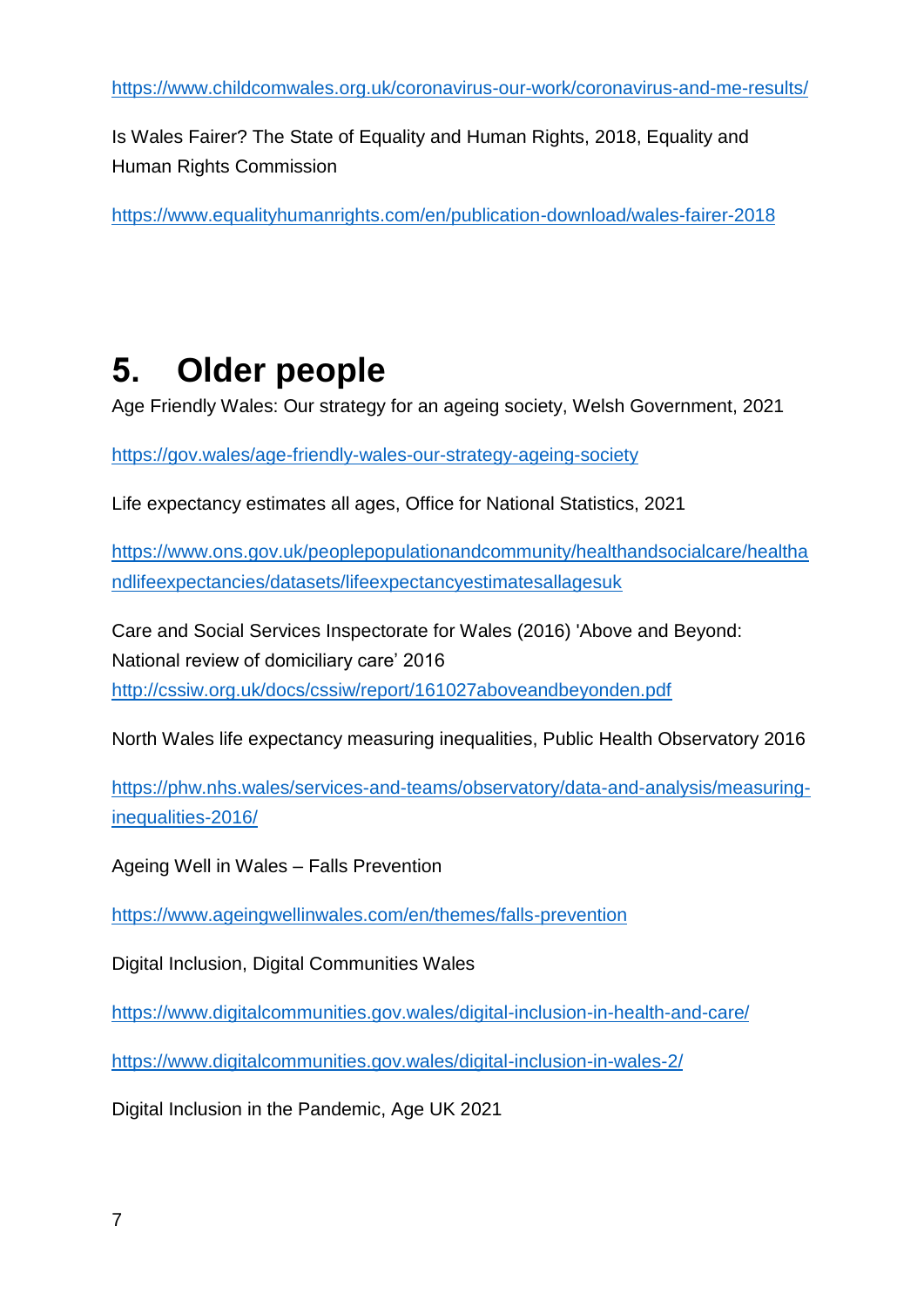[https://www.ageuk.org.uk/globalassets/age-uk/documents/reports-and](https://www.ageuk.org.uk/globalassets/age-uk/documents/reports-and-publications/reports-and-briefings/active-communities/digital-inclusion-in-the-pandemic-final-march-2021.pdf)[publications/reports-and-briefings/active-communities/digital-inclusion-in-the](https://www.ageuk.org.uk/globalassets/age-uk/documents/reports-and-publications/reports-and-briefings/active-communities/digital-inclusion-in-the-pandemic-final-march-2021.pdf)[pandemic-final-march-2021.pdf](https://www.ageuk.org.uk/globalassets/age-uk/documents/reports-and-publications/reports-and-briefings/active-communities/digital-inclusion-in-the-pandemic-final-march-2021.pdf)

Victor, C. (2011). Loneliness in old age: the UK perspective.

Valtorta, N.K., Kanaan, M., Gilbody, S., Ronzi, S. and Hanratty, B., 2016. Loneliness and social isolation as risk factors for coronary heart disease and stroke: systematic review and meta-analysis of longitudinal observational studies

[http://www.ageingwellinwales.com/Libraries/Documents/Promising-Approaches-to-](http://www.ageingwellinwales.com/Libraries/Documents/Promising-Approaches-to-Reducing-Loneliness-and-Isolation-in-Later-Life.pdf)[Reducing-Loneliness-and-Isolation-in-Later-Life.pdf](http://www.ageingwellinwales.com/Libraries/Documents/Promising-Approaches-to-Reducing-Loneliness-and-Isolation-in-Later-Life.pdf)

North Wales Dementia Strategy 2020,

[https://www.northwalescollaborative.wales/regional-priorities/north-wales-dementia](https://www.northwalescollaborative.wales/regional-priorities/north-wales-dementia-strategy/)[strategy/](https://www.northwalescollaborative.wales/regional-priorities/north-wales-dementia-strategy/)

Alzheimer's Society, About Dementia, 2019

<https://www.alzheimers.org.uk/about-dementia>

Dementia prevention - Ref Public health England [2017], The Effect of mid-life risk factors on dementia in older age: key messages. PHE Publications, London, uk

Dementia Action Plan for Wales 2018 – 2022, Welsh Government

<https://gov.wales/dementia-action-plan-2018-2022>

Leave No-one Behind: Action for an age friendly recovery, 2020, Older People's Commissioner for Wales

[https://www.olderpeoplewales.com/en/news/news/20-08-18/Leave\\_no](https://www.olderpeoplewales.com/en/news/news/20-08-18/Leave_no-one_behind_Action_for_an_age-friendly_recovery.aspx)[one\\_behind\\_Action\\_for\\_an\\_age-friendly\\_recovery.aspx](https://www.olderpeoplewales.com/en/news/news/20-08-18/Leave_no-one_behind_Action_for_an_age-friendly_recovery.aspx)

A framework for aging-friendly service and supports in the age of Covid-19, Hoffman, Webster and Bynum, 2020

<https://pubmed.ncbi.nlm.nih.gov/32441572/>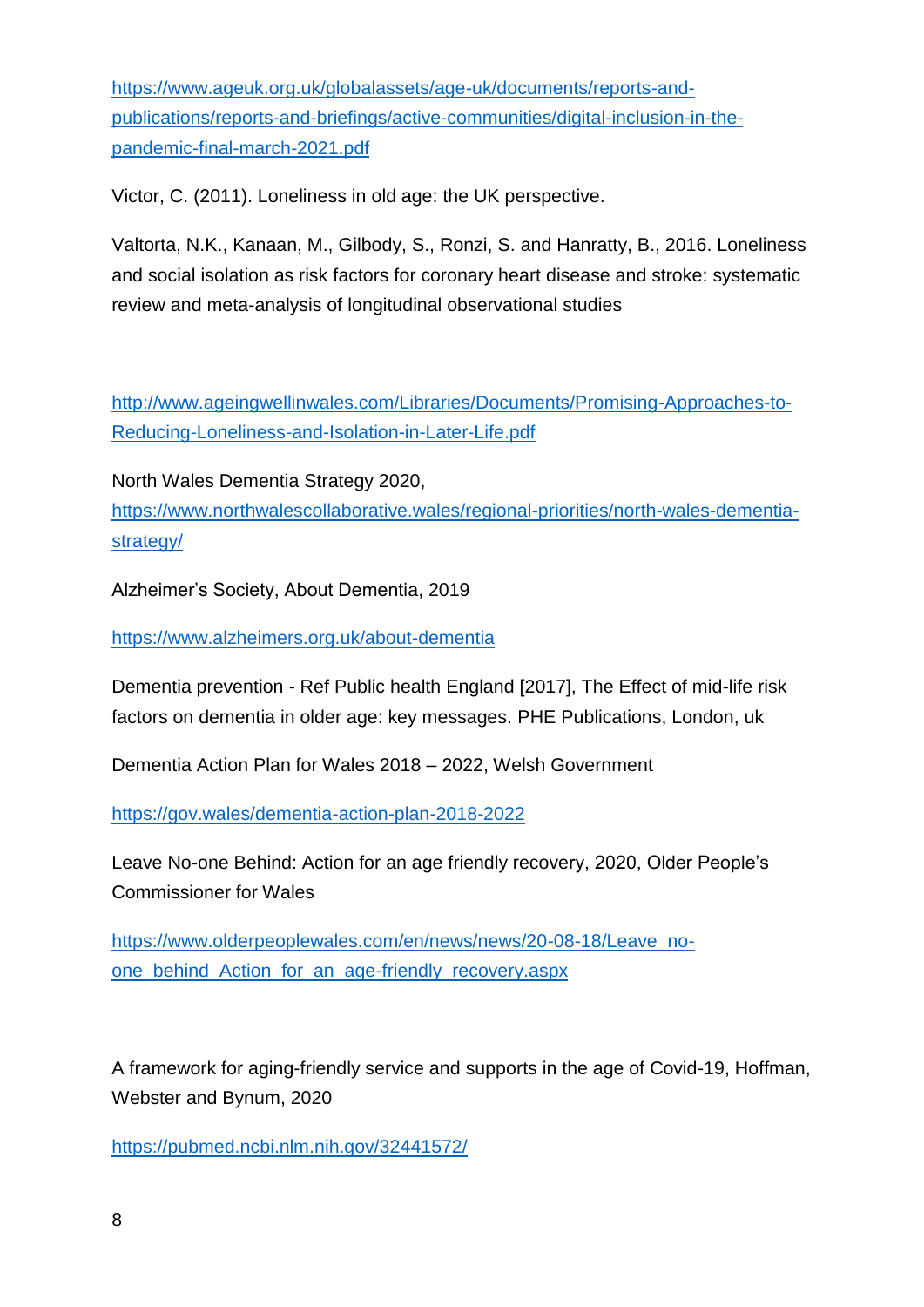The impact of Covid-19 pandemic on elderly mental health, Banerjee, 2020

<https://onlinelibrary.wiley.com/doi/full/10.1002/gps.5320>

Social isolation, loneliness and health in the time of Covid, Campbell, 2020

The Centre for Better Ageing, Digital Inclusion

<https://ageing-better.org.uk/digital-inclusion>

Taking Action Against Ageism, Older Peoples Commissioner for Wales, 2019

<https://www.olderpeoplewales.com/en/ageism/action.aspx>

Support Services for Older People Experiencing Abuse in Wales, Older Peoples Commissioner for Wales, 2021

[https://www.olderpeoplewales.com/en/Publications/pub-story/21-06-](https://www.olderpeoplewales.com/en/Publications/pub-story/21-06-15/More_tailored_support_services_needed_to_ensure_older_people_being_abused_can_get_the_help_and_support_they_need.aspx) 15/More tailored support services needed to ensure older people being abuse d can get the help and support they need.aspx

Relative Income Poverty: April 2019 to March 2020, Welsh Government

<https://gov.wales/relative-income-poverty-april-2019-march-2020-html>

Supporting Care Commissioners and Procurers to Promote "Social Value" Models of Delivery, A Wales Co-operative Centre Project

```
https://wales.coop/wp-content/uploads/2021/10/WCC-Think-Piece-Scoial-Value-
0621.pdf
```
Ensuring access to information and services in a digital age: Guidance for Local Authorities and Health Boards, Older Peoples Commissioner for Wales

<https://www.olderpeoplewales.com/en/Publications/digitalguidance.aspx>

Into Sharp Relief: Inequality and the pandemic, Welsh Parliament Equality, Local Government and Communities Committee, August 2020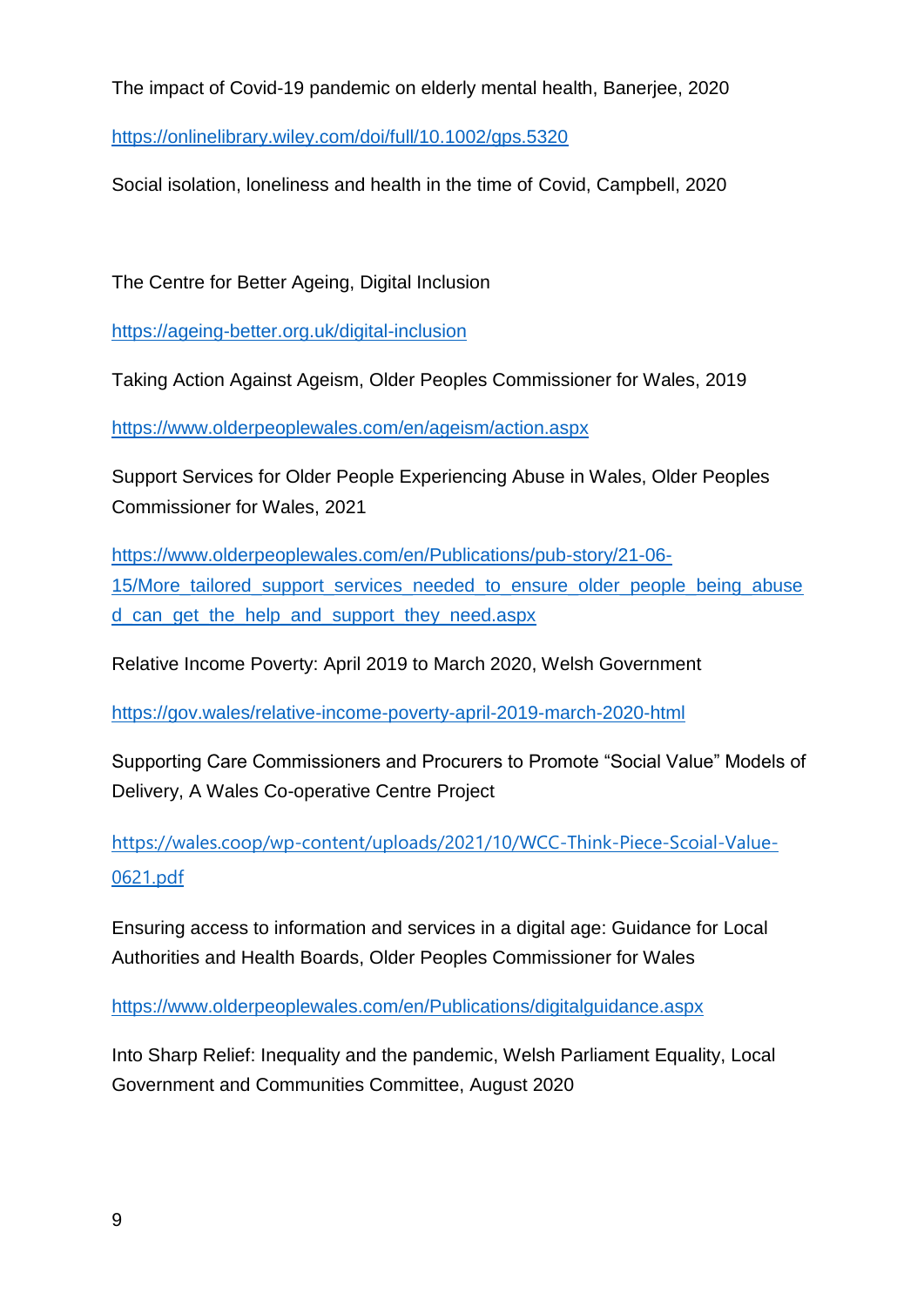### <span id="page-9-0"></span>**6. Health, physical disability and sensory impairment**

Scope UK, Disability Facts and Figures, accessed 2021

<https://www.scope.org.uk/media/disability-facts-figures/>

Disabled People of Working Age, StatsWales, accessed 2021

[https://statswales.gov.wales/Catalogue/Equality-and-](https://statswales.gov.wales/Catalogue/Equality-and-Diversity/Disability/DisabledPeopleOfWorkingAge-by-MainHealthProblem-LocalAuthority)[Diversity/Disability/DisabledPeopleOfWorkingAge-by-MainHealthProblem-](https://statswales.gov.wales/Catalogue/Equality-and-Diversity/Disability/DisabledPeopleOfWorkingAge-by-MainHealthProblem-LocalAuthority)**[LocalAuthority](https://statswales.gov.wales/Catalogue/Equality-and-Diversity/Disability/DisabledPeopleOfWorkingAge-by-MainHealthProblem-LocalAuthority)** 

Locked out: liberating disabled people's lives and rights in Wales beyond COVID-19, 2021, Welsh Government

[https://gov.wales/locked-out-liberating-disabled-peoples-lives-and-rights-wales](https://gov.wales/locked-out-liberating-disabled-peoples-lives-and-rights-wales-beyond-covid-19)[beyond-covid-19](https://gov.wales/locked-out-liberating-disabled-peoples-lives-and-rights-wales-beyond-covid-19)

How common is hearing loss?, National Institute for Health and Care Excellence, 2019

[https://cks.nice.org.uk/topics/hearing-loss-in-adults/background](https://cks.nice.org.uk/topics/hearing-loss-in-adults/background-information/prevalence/)[information/prevalence/](https://cks.nice.org.uk/topics/hearing-loss-in-adults/background-information/prevalence/)

Common mental illness in people with sensory impairment: results from the 2014 adult psychiatric morbidity survey, N. Shoham et al, 2019

<https://pubmed.ncbi.nlm.nih.gov/31685070/>

Understanding disabilities and impairments, UK Government publication, 2017

[https://www.gov.uk/government/publications/understanding-disabilities-and](https://www.gov.uk/government/publications/understanding-disabilities-and-impairments-user-profiles/saleem-profoundly-deaf-user)[impairments-user-profiles/saleem-profoundly-deaf-user](https://www.gov.uk/government/publications/understanding-disabilities-and-impairments-user-profiles/saleem-profoundly-deaf-user)

Conceptual Model of Hearing Health Inequalities: Critical Interpretive Synthesis, Tsimpida et al, 2021

<https://journals.sagepub.com/doi/full/10.1177/23312165211002963>

Relative income poverty: April 2019 to March 2020

<https://gov.wales/relative-income-poverty-april-2019-march-2020-html>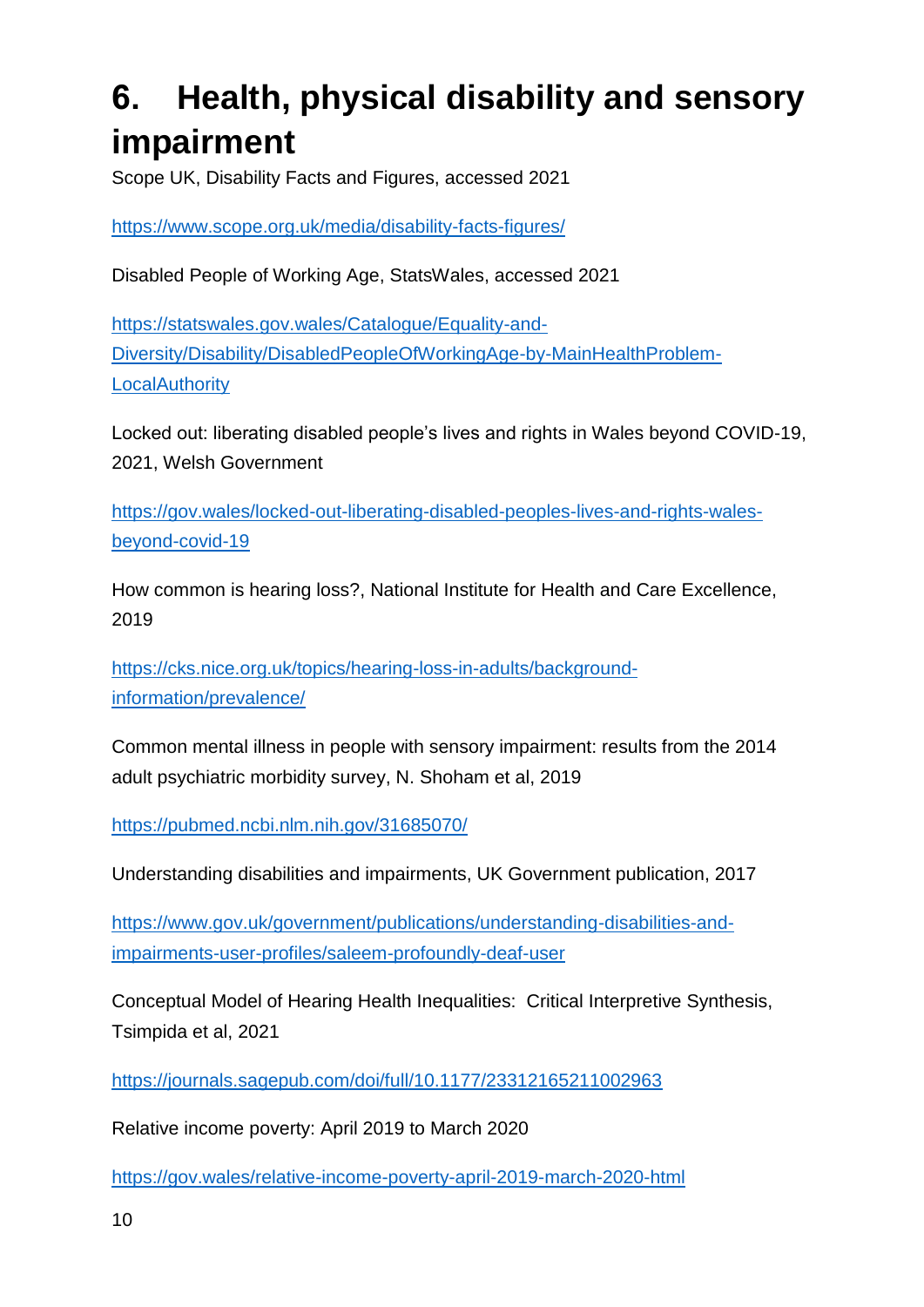## <span id="page-10-0"></span>**7. Learning disabilities**

Public Health England, NCARDRS Statistics 2018 Summary Report (updated 2020)

[https://www.gov.uk/government/publications/ncardrs-congenital-anomaly-annual](https://www.gov.uk/government/publications/ncardrs-congenital-anomaly-annual-data/ncardrs-statistics-2018-summary-report)[data/ncardrs-statistics-2018-summary-report](https://www.gov.uk/government/publications/ncardrs-congenital-anomaly-annual-data/ncardrs-statistics-2018-summary-report)

Learning disability and dementia, Dementia UK

[https://www.dementiauk.org/get-support/maintaining-health-in-dementia/learning](https://www.dementiauk.org/get-support/maintaining-health-in-dementia/learning-disability-and-dementia/)[disability-and-dementia/](https://www.dementiauk.org/get-support/maintaining-health-in-dementia/learning-disability-and-dementia/)

North Wales Population Needs Assessment Rapid Review, 2020, North Wales Social Care and Wellbeing Services Improvement Collaborative

[https://www.northwalescollaborative.wales/north-wales-population](https://www.northwalescollaborative.wales/north-wales-population-assessment/rapid-review/)[assessment/rapid-review/](https://www.northwalescollaborative.wales/north-wales-population-assessment/rapid-review/)

Locked out: liberating disabled people's lives and rights in Wales beyond COVID-19, 2021, Welsh Government

[https://gov.wales/locked-out-liberating-disabled-peoples-lives-and-rights-wales](https://gov.wales/locked-out-liberating-disabled-peoples-lives-and-rights-wales-beyond-covid-19)[beyond-covid-19](https://gov.wales/locked-out-liberating-disabled-peoples-lives-and-rights-wales-beyond-covid-19)

Blair, British Journal of Family Medicine 2015 – Common problems of people with learning disabilities

[https://www.bjfm.co.uk/blog/common-health-problems-of-people-with-learning](https://www.bjfm.co.uk/blog/common-health-problems-of-people-with-learning-disabilities)[disabilities](https://www.bjfm.co.uk/blog/common-health-problems-of-people-with-learning-disabilities)

North Wales Learning Disability Strategy 2018, North Wales Social Care and Wellbeing Services Improvement Collaborative

[https://www.northwalescollaborative.wales/north-wales-population](https://www.northwalescollaborative.wales/north-wales-population-assessment/north-wales-population-assessment-2017/)[assessment/north-wales-population-assessment-2017/](https://www.northwalescollaborative.wales/north-wales-population-assessment/north-wales-population-assessment-2017/)

Covid-19 impact on people with learning disabilities (Information collected by the North Wales Disability Transformation Team)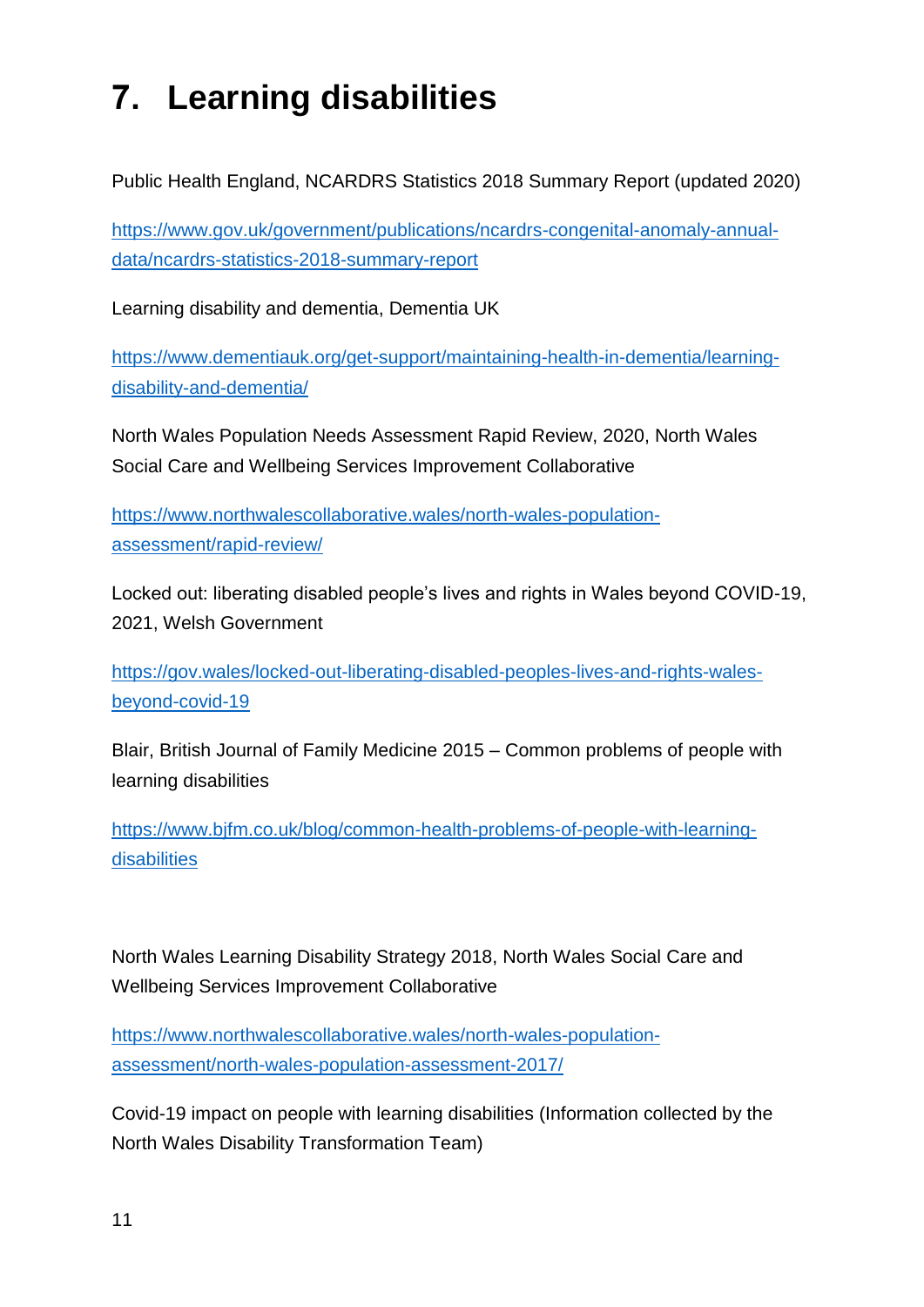[https://www.northwalescollaborative.wales/engagement/covid-19-impact-on-people](https://www.northwalescollaborative.wales/engagement/covid-19-impact-on-people-with-learning-disabilities/)[with-learning-disabilities/](https://www.northwalescollaborative.wales/engagement/covid-19-impact-on-people-with-learning-disabilities/)

Is Wales Fairer? The State of Equality and Human Rights, 2018, Equality and Human Rights Commission

<https://www.equalityhumanrights.com/en/publication-download/wales-fairer-2018>

Health Inequalities & People with Learning Disabilities in the UK: 2012 Eric Emerson, Susannah Baines, Lindsay Allerton and Vicki Welch

Into Sharp Relief: Inequality and the pandemic, Welsh Parliament Equality, Local Government and Communities Committee, August 2020

Social Model of Disability, Foundation for People with Learning Disabilities

[https://www.learningdisabilities.org.uk/learning-disabilities/a-to-z/s/social-model](https://www.learningdisabilities.org.uk/learning-disabilities/a-to-z/s/social-model-disability)[disability](https://www.learningdisabilities.org.uk/learning-disabilities/a-to-z/s/social-model-disability)

'I Know it was Every Week, but I Can't be Sure if it was Every Day: Domestic Violence and Women with Learning Disabilities: Wiley Journal of Applied Research in Intellectual Disabilities

#### <span id="page-11-0"></span>**8. Autism**

Left Stranded – Report into the impact of coronavirus, National Autistic Society, 2020

<https://www.autism.org.uk/what-we-do/news/coronavirus-report>

The Impact of the COVID pandemic on adults with learning disabilities and / or autism, their family carers and service provision, Directors of Adult Social Services, 2021

<https://www.adass.org.uk/covid-learning-disabilities-autism-carers-impact>

Women's Health Care for People with Autism and Learning Disabilities

<https://livingautism.com/womens-health-care-people-autism-learning-disabilities/>

National Autistic Society, ONS Outcomes for Disabled People in the UK, 2020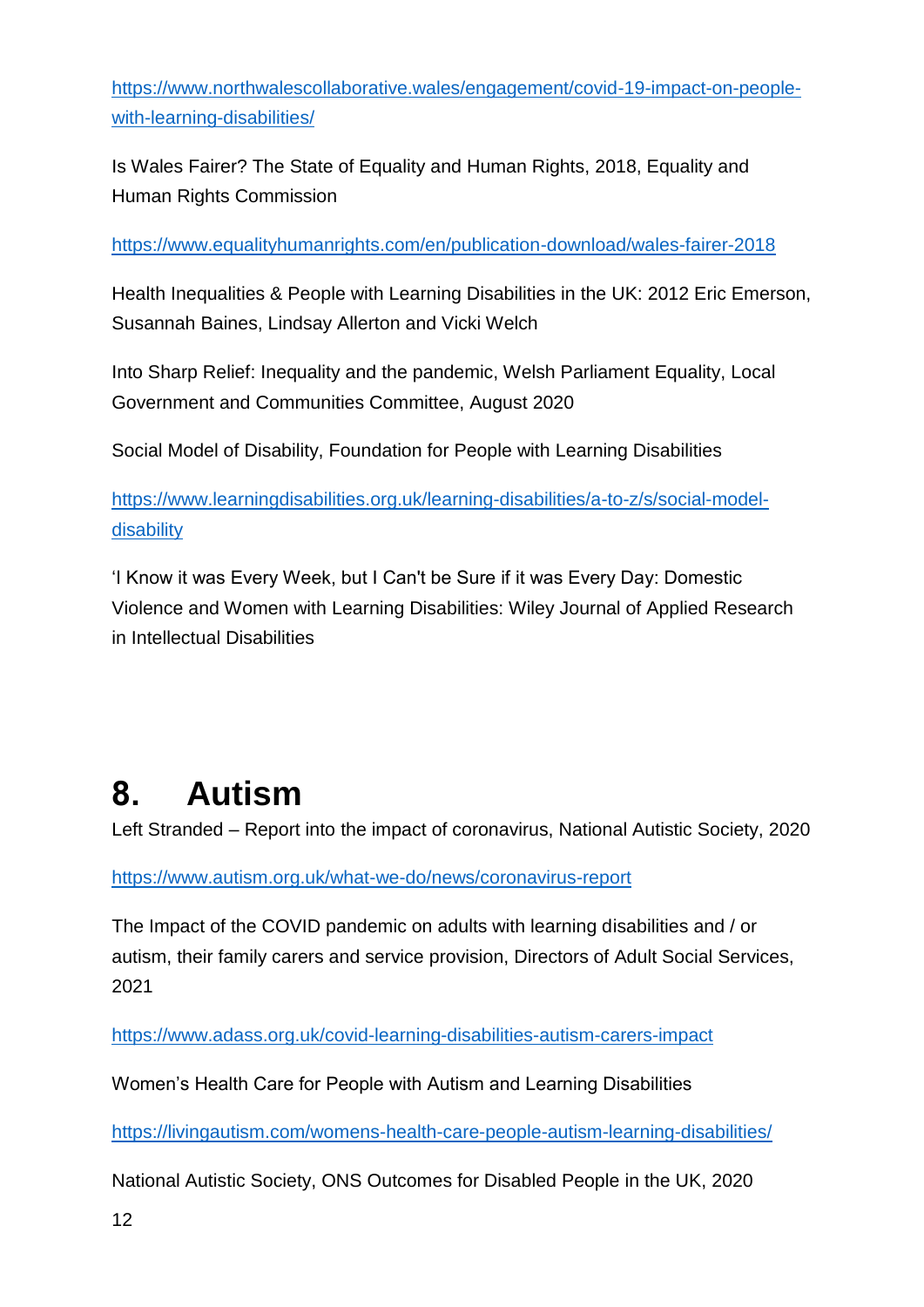[https://www.autism.org.uk/what-we-do/news/new-data-on-the-autism-employment](https://www.autism.org.uk/what-we-do/news/new-data-on-the-autism-employment-gap)[gap](https://www.autism.org.uk/what-we-do/news/new-data-on-the-autism-employment-gap)

Locked out: liberating disabled people's lives and rights in Wales beyond COVID-19, 2021, Welsh Government

[https://gov.wales/locked-out-liberating-disabled-peoples-lives-and-rights-wales](https://gov.wales/locked-out-liberating-disabled-peoples-lives-and-rights-wales-beyond-covid-19)[beyond-covid-19](https://gov.wales/locked-out-liberating-disabled-peoples-lives-and-rights-wales-beyond-covid-19)

Autism Employment Gap, National Autistic Society, 2021

[https://www.autism.org.uk/what-we-do/news/new-data-on-the-autism-employment](https://www.autism.org.uk/what-we-do/news/new-data-on-the-autism-employment-gap)[gap](https://www.autism.org.uk/what-we-do/news/new-data-on-the-autism-employment-gap)

#### <span id="page-12-0"></span>**9. Mental health (adults)**

Optimal Mental Wellbeing, Tudor, K. 1996: Mental Health Promotion Paradigms and Practice Routledge, London

Mental Wellbeing Impact Assessment: National MWIA Collaborative (England) May 2011

Five Ways to Wellbeing - [Betsi Cadwaladr University Health Board \(nhs.wales\)](https://bcuhb.nhs.wales/health-advice/five-ways-to-wellbeing/)

ICAN BCUHB Service, [https://bcuhb.nhs.wales/news/health-board-news/life](https://bcuhb.nhs.wales/news/health-board-news/life-changing-i-can-mental-health-support-service-to-be-extended/)[changing-i-can-mental-health-support-service-to-be-extended/](https://bcuhb.nhs.wales/news/health-board-news/life-changing-i-can-mental-health-support-service-to-be-extended/)

Mental Health Delivery Plan 2019 – 2022, Welsh Government

<https://gov.wales/mental-health-delivery-plan-2019-to-2022>

A Mental Health Emergency: How has the coronavirus pandemic impacted our mental health?, Mind, June 2020

A Mentally Well Wales, 2021, Senedd Research

<https://research.senedd.wales/research-articles/a-mentally-well-wales/>

Locked out: liberating disabled people's lives and rights in Wales beyond COVID-19, 2021, Welsh Government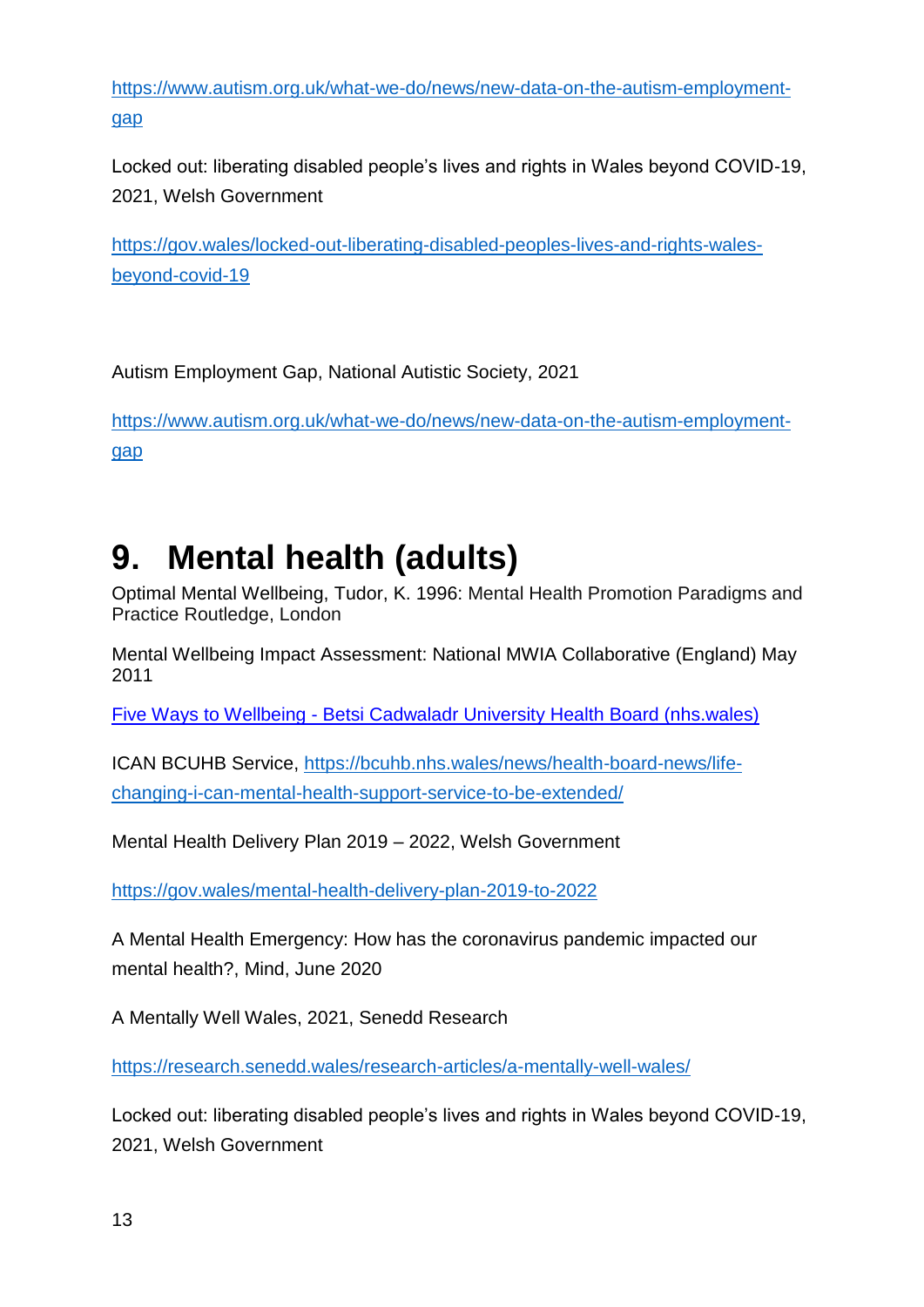[https://gov.wales/locked-out-liberating-disabled-peoples-lives-and-rights-wales](https://gov.wales/locked-out-liberating-disabled-peoples-lives-and-rights-wales-beyond-covid-19)[beyond-covid-19](https://gov.wales/locked-out-liberating-disabled-peoples-lives-and-rights-wales-beyond-covid-19)

Race and Mental Health – Tipping the Scale, Mind, 2019

[https://www.mind.org.uk/about-us/our-policy-work/mental-health-act](https://www.mind.org.uk/about-us/our-policy-work/mental-health-act-review/independent-review-of-the-mental-health-act-faqs/mental-health-act-blog-series/race-and-mental-health-tipping-the-scale/)[review/independent-review-of-the-mental-health-act-faqs/mental-health-act-blog](https://www.mind.org.uk/about-us/our-policy-work/mental-health-act-review/independent-review-of-the-mental-health-act-faqs/mental-health-act-blog-series/race-and-mental-health-tipping-the-scale/)[series/race-and-mental-health-tipping-the-scale/](https://www.mind.org.uk/about-us/our-policy-work/mental-health-act-review/independent-review-of-the-mental-health-act-faqs/mental-health-act-blog-series/race-and-mental-health-tipping-the-scale/)

Physical impairments and mental health, The Kings Fund, 2020

[https://www.kingsfund.org.uk/projects/time-think-differently/trends-disease-and](https://www.kingsfund.org.uk/projects/time-think-differently/trends-disease-and-disability-mental-physical-health)[disability-mental-physical-health](https://www.kingsfund.org.uk/projects/time-think-differently/trends-disease-and-disability-mental-physical-health)

Walby, S. (2004). The Cost of Domestic Violence. Research Summary: Women & Equality Unit

Howard, L.M., Trevillion, K., Khalifeh, H., Woodall, A., Agnew Davies, R., & Feder, G. (2009): Domestic violence and severe psychiatric disorders: Prevalence and interventions. Psychological Medicine, 40(6), 881–893.

Mind and the Welsh Language, Mind

<https://www.mind.org.uk/about-us/mind-cymru/our-welsh-offer/>

A review of evidence on socio-economic disadvantage and inequalities of outcome, Welsh Government, 2021

[https://gov.wales/review-evidence-socio-economic-disadvantage-and-inequalities](https://gov.wales/review-evidence-socio-economic-disadvantage-and-inequalities-outcome-summary-html)[outcome-summary-html](https://gov.wales/review-evidence-socio-economic-disadvantage-and-inequalities-outcome-summary-html)

Office for National Statistics – Suicide, 2020

[https://www.ons.gov.uk/peoplepopulationandcommunity/birthsdeathsandmarriages/d](https://www.ons.gov.uk/peoplepopulationandcommunity/birthsdeathsandmarriages/deaths/bulletins/suicidesintheunitedkingdom/2020registrations) [eaths/bulletins/suicidesintheunitedkingdom/2020registrations](https://www.ons.gov.uk/peoplepopulationandcommunity/birthsdeathsandmarriages/deaths/bulletins/suicidesintheunitedkingdom/2020registrations)

Jones, C., Andrew, R. and Atenstaedt, R. (2016) 'Population Health Profile of North Wales, to support needs assessment for Social Services and Wellbeing Act and wellbeing assessment for Future Generations Act'. Public Health Wales.

Public Health Wales (2016a) 'Making a difference: Investing in sustainable health and well-being for the people of Wales'.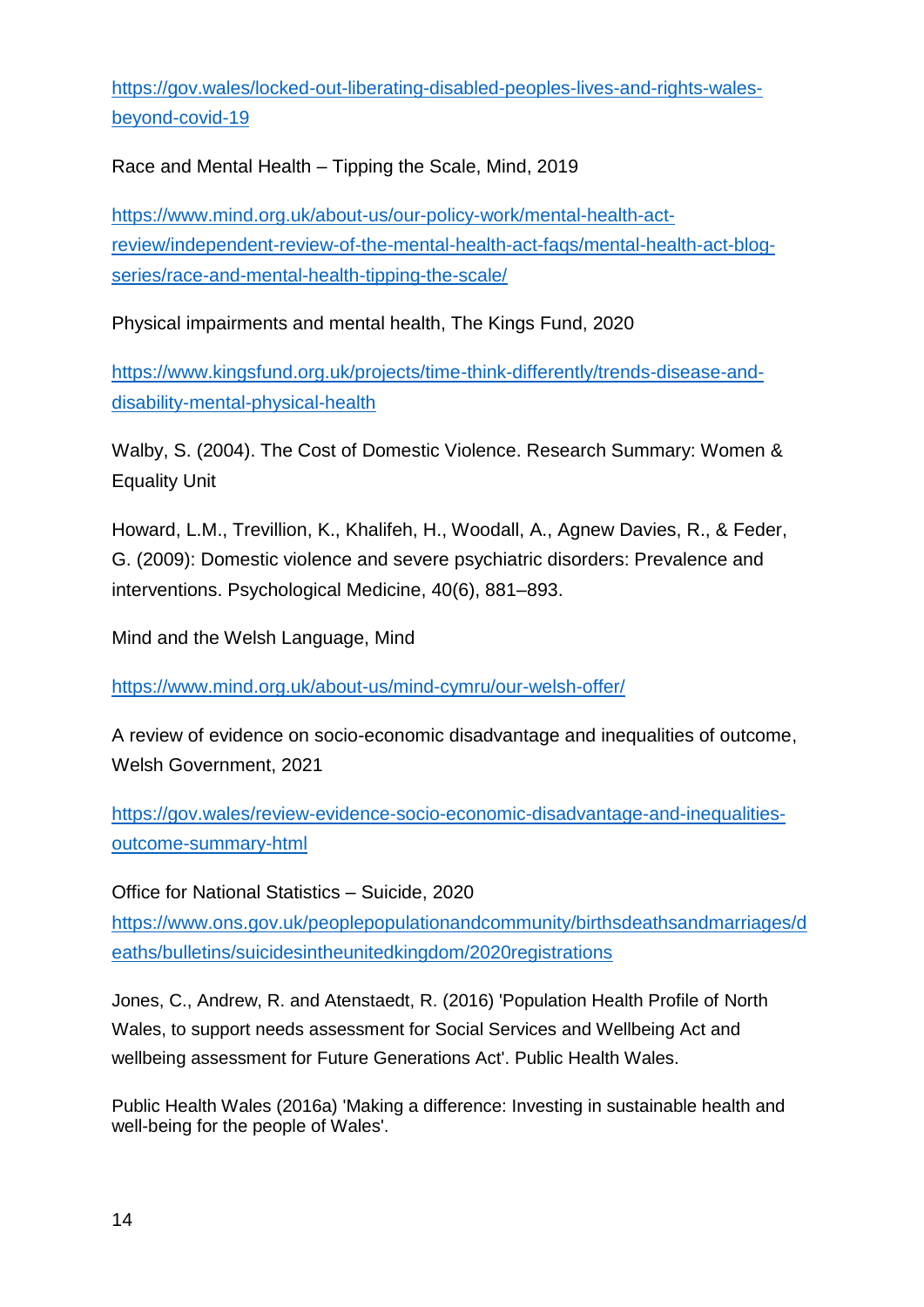#### <span id="page-14-0"></span>**10. Unpaid carers**

North Wales Carers Strategy 2018, North Wales Social Care and Wellbeing Services Improvement Collaborative

<https://www.northwalescollaborative.wales/carers/>

National Strategy for Unpaid Carers 2021, Welsh Government

<https://gov.wales/strategy-unpaid-carers-html>

Carers Wales Data

<https://www.carersuk.org/wales/about-us>

Carers Wales – Physical and Mental Strain of caring

[https://www.carersuk.org/wales/news-campaigns/news/the-physical-and-mental](https://www.carersuk.org/wales/news-campaigns/news/the-physical-and-mental-strain-of-caring-jeopardising-unpaid-carers-ability-to-care-in-the-future-in-wales)[strain-of-caring-jeopardising-unpaid-carers-ability-to-care-in-the-future-in-wales](https://www.carersuk.org/wales/news-campaigns/news/the-physical-and-mental-strain-of-caring-jeopardising-unpaid-carers-ability-to-care-in-the-future-in-wales)

A New Vision for Respite and Short Breaks in Wales, Carers Trust

[https://carers.org/policy-and-influence/a-new-vision-for-respite-and-short-breaks-in](https://carers.org/policy-and-influence/a-new-vision-for-respite-and-short-breaks-in-wales-)[wales-](https://carers.org/policy-and-influence/a-new-vision-for-respite-and-short-breaks-in-wales-)

Carers Trust Survey Results, Impact of Coronavirus on young carers and young adult carers, July 2020

[https://carers.org/what-we-do/our-survey-on-the-impact-of-coronavirus-on-young](https://carers.org/what-we-do/our-survey-on-the-impact-of-coronavirus-on-young-carers-and-young-adult-carers-)[carers-and-young-adult-carers-](https://carers.org/what-we-do/our-survey-on-the-impact-of-coronavirus-on-young-carers-and-young-adult-carers-)

Becker, S., Dearden, C. and Aldridge, J. (2000) 'Young carers in the UK: research, policy and practice', *Research, Policy and Planning*, 8(2), pp. 13-22.

Coronavirus and the Social Impact on Unpaid Carers in Great Britain, April 2021, **ONS**